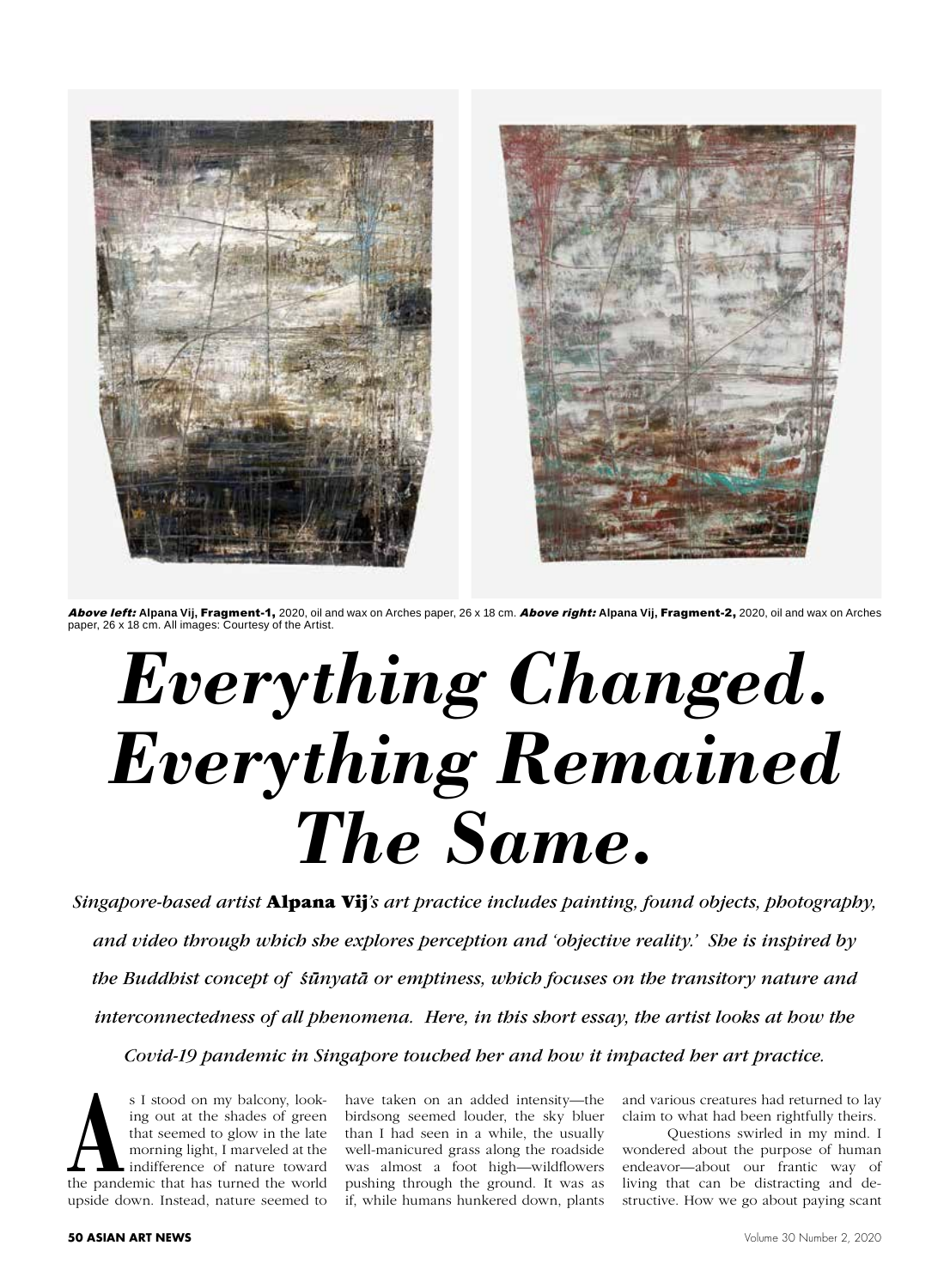attention to the mystery of life unfolding all around us and to our place within it. Oblivious to our own transitory nature, it seems we are losing connection to the very earth that sustains us. And how, for all the tumult in humanity, the sense of space and time in the natural world has not shifted at all.

My daily walks became a ritual that helped ground me. Though worried thoughts were never too far away, I soon fell into a rhythm of endless days without deadlines. The future was uncertain; only the present moment seemed to matter.

**M**y calling as an artist has been about awareness and recognizing the beauty of ordinary things wherever I am and to record it. I find inspiration in observing the passage of time in the about awareness and recognizing the beauty of ordinary things wherever I am and to record it. I find inspiration marks made by nature … in the erosion, rot, and rust that add a patina to our landscapes … in the ever-changing phenomena. I was thankful that the lockdown in Singapore still allowed us the freedom of a walk in the neighborhood.

Writer Rebecca Solnit's words reverberated in my mind as I wandered outdoors with a renewed appreciation of my surroundings: *"The surprises, liberations, and clarifications of travel can sometimes be garnered by going around the block as well as going around the world."*

Water, reflections, movement of a breeze, sunlight streaming in or being obscured by gathering clouds all provided material for the observation of evertransforming phenomena. The fact that nothing is static or permanent was really brought home when I observed that even a small puddle of water changes from moment to moment. A small insect gliding across its surface, the drips from the wet leaves above creating ripples, or the sunlight creating myriad patterns—together created ever-changing moments and I observed the present dissolving into the next.

As the walks healed me, I was drawn to heal and repair some of the decaying or fallen leaves I came across. I started going on my walks with a needle and gold thread in my pocket, gently sewing the holes and imperfections in the leaves. The trees, plants, and leaves spoke to me of the eternal cycle of life. As I looked at the leaves, I saw the sun,

the wind, the rain, the soil, all the elements that came together to birth these now dying leaves. I thought of how they would soon mingle with the earth and rise anew. I repaired the leaves in gold thread … a nod to the Japanese art of *kintsugi* … as a way to celebrate and mark the ephemerality of the leaves, and of all our lives.

Somewhere in the midst of it all, a survey was published in the newspapers that suggested that Singaporeans considered artists as non-essential. It drew a buzz of consternation from artists and art lovers alike. But then, if there is one thing that this time had taught us, it is that it is meaningless to put labels and a monetary value on people and things. Essential or not, artists did find innovative ways to keep us connected during a pandemic that separated us. The *impromptu* concerts from Italian balconies are an abiding image of the triumph of human spirit and creativity.

But there can be no doubt at all that some of the most selfless and lifegiving work was done by the frontline healthcare workers, the ambulance drivers, the delivery people in our cities.



**Alpana Vij,** While I was walking-1, 2020, leaf and 24k gold thread, photograph, dimensions variable.



**Alpana Vij,** While I was walking-2, 2020, leaf and 24k gold thread, photograph, dimensions variable.